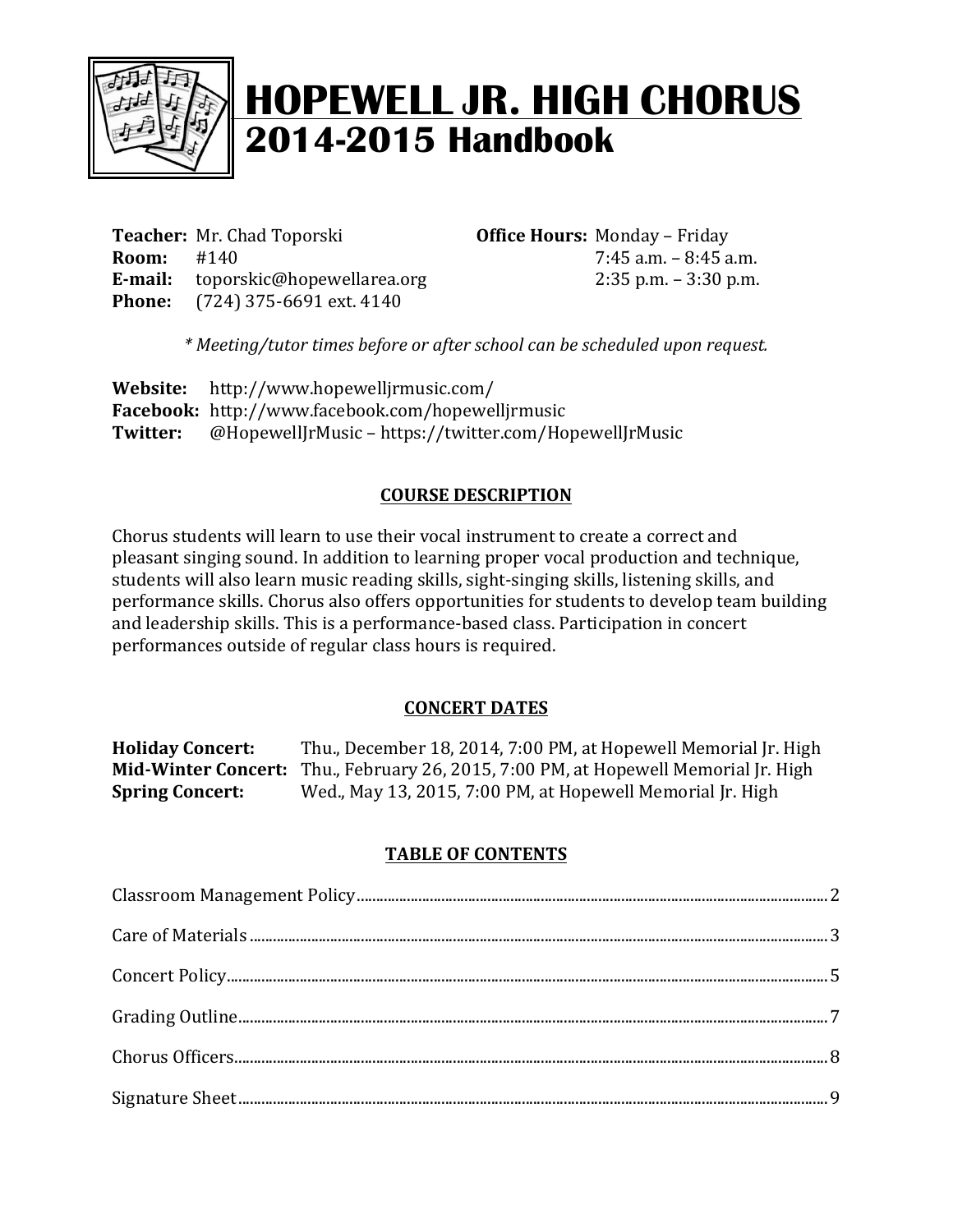### **Classroom Management Policy** Page 2 of 9

The guidelines for behavior in the General Music and Chorus classroom all revolve around three "R's": Readiness, Respect, Response-ability. If students come to class ready to sing and learn, then they will be more successful. If every student maintains a level of respect for all aspects of the learning environment, then it provides a safe place for their education. And if all students are "response-able" for their actions and behaviors, then they will be able to take positive control of their own learning.

### **EXPECTATIONS:**

- Be READY to learn
- Be RESPECTFUL
- Be "RESPONSE-ABLE"

### **Management System:**

• *Class Dojo* (http://www.classdojo.com/) will be the system used to track student behavior and provide positive interventions. Parents and students will be given separate directions for how they can access this information via the internet or electronic device applications.

*\** **NOTE:** Inappropriate student behavior will be recorded on a Disciplinary Action Form.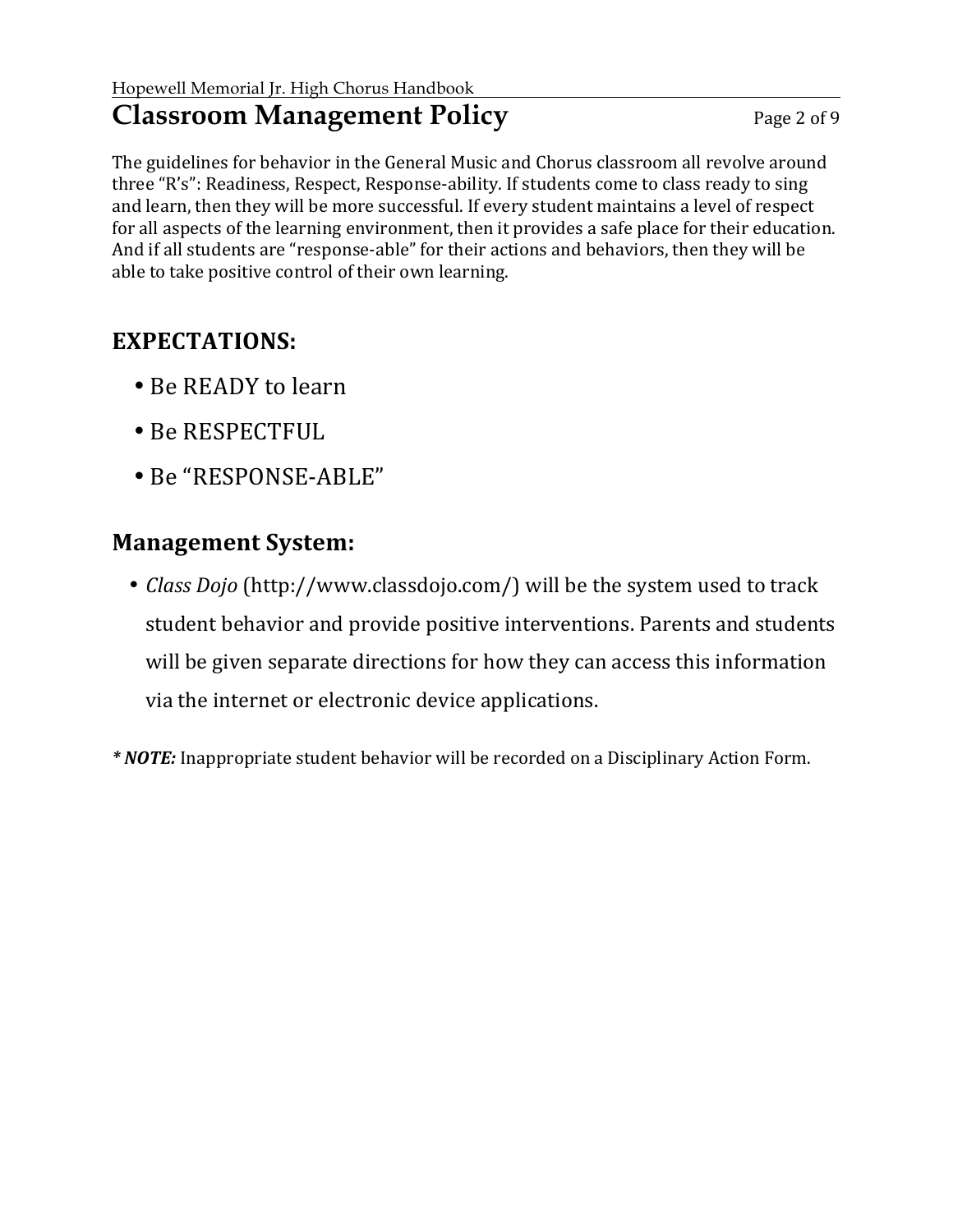### **Care of Materials** Page 3 of 9

As a member of the Hopewell Jr. High Chorus, you will be responsible for the care and handling of choral folders and sheet music. It is important that these materials be kept in good condition so that funds do not have to be wasted on replacing them, and so that future students have access to using them. By conserving these materials, money can be spent on new music and equipment to help the choral program grow. The following is the Hopewell Jr. High Chorus's policy regarding the care of classroom materials.

#### **I. Choral Folders**

- A. Each student will be assigned a folder number at the beginning of the year. Notes will be made on the condition of the folder for reference at the end of the course.
- B. Students are responsible for the care of the folder as well as all of the materials contained within.
- C. Folders are to remain in their designated storage area when not in use.
- D. Students should refrain from tearing, bending, writing on, or in any way damaging choral folders.
- E. Students found vandalizing folders not assigned to them will face harsher disciplinary action.

#### **II. Sheet Music**

- A. Each student will be assigned sheet music throughout the year. Pieces will be added and removed from folders by the ensemble director as needed.
- B. Students are responsible for the care of all sheet music assigned to them.
- $C<sub>r</sub>$  Sheet music is to remain in the student's folder when not in use.
- D. Students should refrain from tearing, bending, or in any way damaging their sheet music.
- E. Students should only write on their sheet music at the instruction of the ensemble director. Only No. 2 pencils should be used! (No markers, highlighters, colored pencils, etc.)
- F. Students found vandalizing sheet music not assigned to them will face harsher disciplinary action.

#### **III. Instruments**

- A. Any instruments used in conjunction with the chorus or located in the classroom are the responsibility of every student.
- B. Instruments should only be used when instructed and using appropriate technique.
- C. Students should refrain from in any way vandalizing or damaging instruments.
- D. All instruments are to remain in their designated storage area when not in use.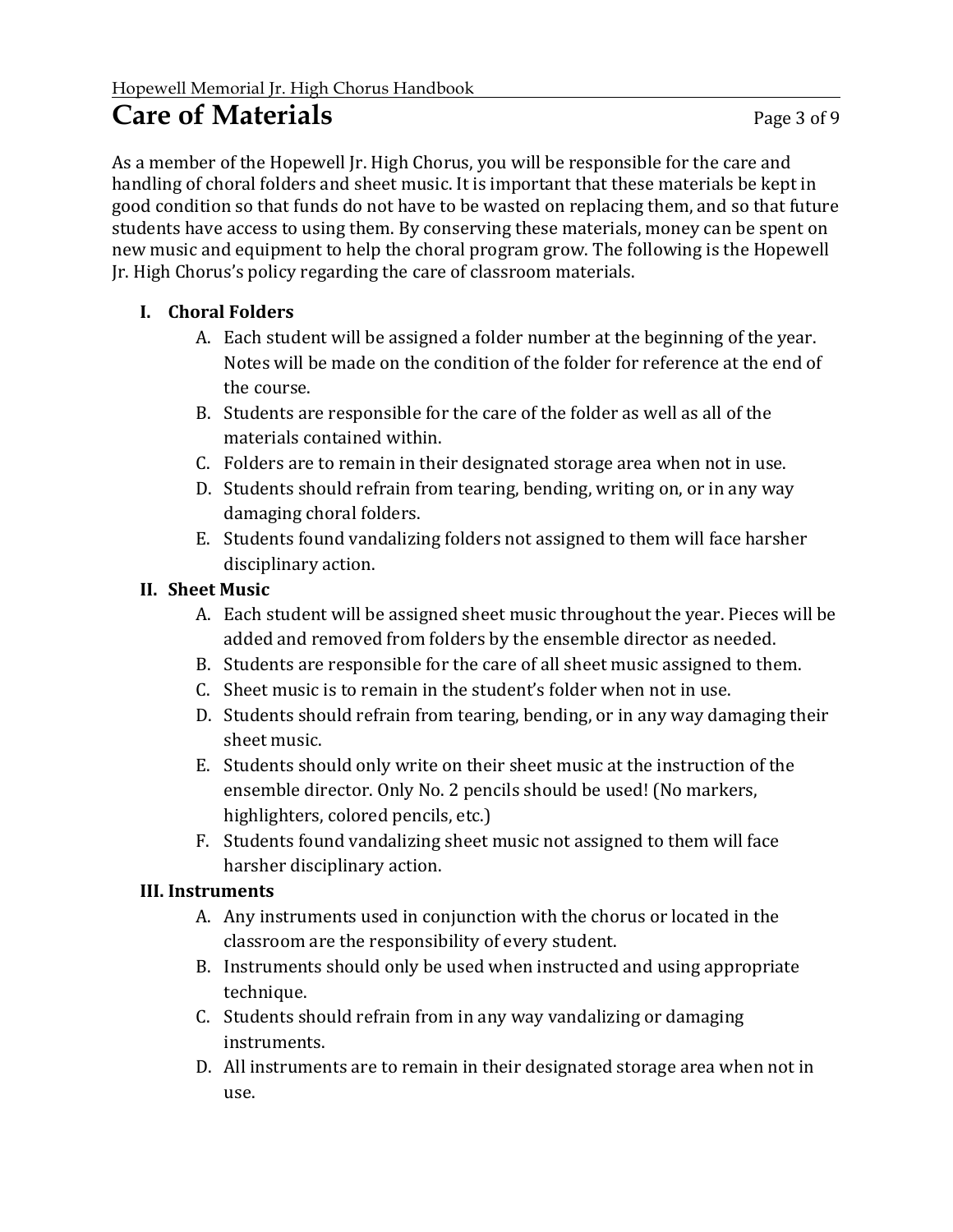#### **IV. Music Stands and Chairs**

- A. All music stands and chairs used in conjunction with the chorus or located in the classroom are the responsibility of every student.
- B. Music stands and chairs are to only be used for their intended purposes.
- C. Students should refrain from in any way vandalizing or damaging the chairs and stands.

#### **V. Consequences**

- A. The failure to treat classroom materials with care will result in disciplinary action as outlined in the Classroom Management Policy.
- B. Students must reimburse the school for any materials they are found to have damaged beyond reasonable use.
	- 1. Choral Folders \$3.00 each
	- 2. Sheet Music  $-$  \$2.00 each
	- 3. Instruments Full Cost for Replacement
	- 4. Chairs  $-$  \$84.00 each
	- 5. Stands  $-$  \$51.00 each
- C. All funds received as reimbursement for damaged materials will go directly into the Chorus Activity Fund and will be used for replacement purposes only.
- D. Students who do not pay assigned fees will receive a hold on their report card until payment is made.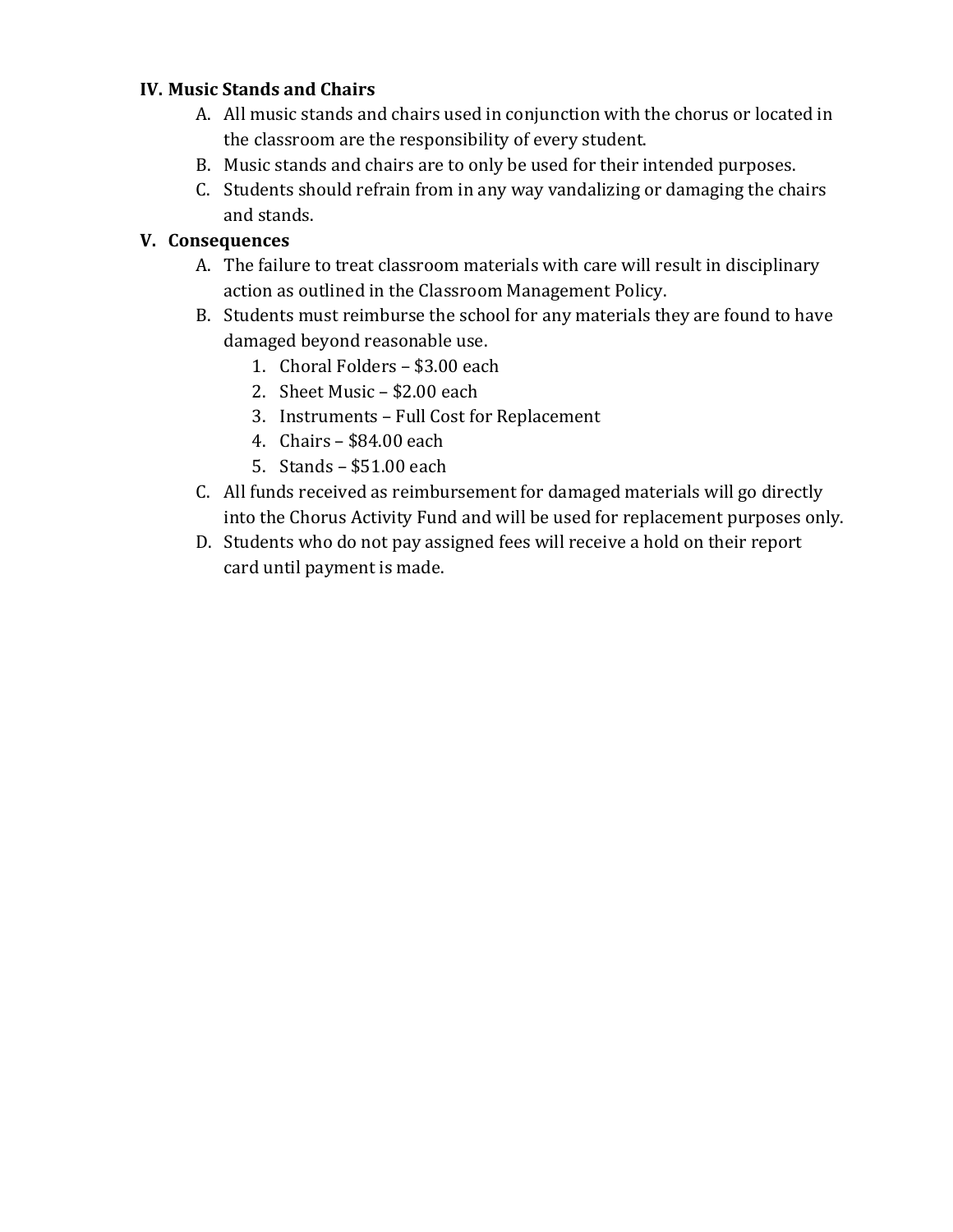## **Concert Policy** Page 5 of 9

The performing ensembles of Hopewell Memorial Jr. High School are a unique part of the school curriculum. As members of the concert bands, jazz band, and/or chorus, students learn about music through its performance on their respective instrument and as part of a larger group. Their ensemble directors select music that is appropriate for their development, and a large part of their assessment in the course is based on their ability to play these pieces with technical proficiency and musicality.

Unlike most other academic classes, the performing music student must learn the responsibility of fulfilling their role as part of a larger ensemble. As such, these students are depended upon by their peers to attend rehearsals and perform at concerts. The Spring and Winter Concerts are culminating activities that are both a display and an assessment of each student's work throughout the school year.

The following is the Hopewell Memorial [r. High Music Department's policy regarding concert attendance, attire, and grading. Please read through the policy carefully with your student, and return the attached signature sheet to their ensemble director.

#### **I. Attendance**

- A. All students are required to attend after-school concerts and performances as listed on the course syllabus at the beginning of the year.
- B. Students are expected to be present by their designated report time and to attend the entire event.
- C. The ensemble director will grant excused absences and other attendance exceptions no later than one week prior to the concert.
	- 1. Parents must inform the teacher in writing or by phone about why their student will not be able to fully attend the concert.
	- 2. Exceptions will be made in cases of emergency, such as the following:
		- a. Death or birth in the family
		- b. Severe illness
		- c. Unexpected transportation problems
	- 3. Students excused from the performance will be required to complete a make-up assessment for their concert grade.
- D. Students who are in the Temporary Learning Center (TLC) on the day of a concert will not be allowed to participate, as per the Student Handbook, and it will be reflected in their grade. (See III. Grading, C. Deductions)
- E. Students who do not participate in the concert due to TLC or an unexcused absence must complete a make-up assessment at a reduced grade.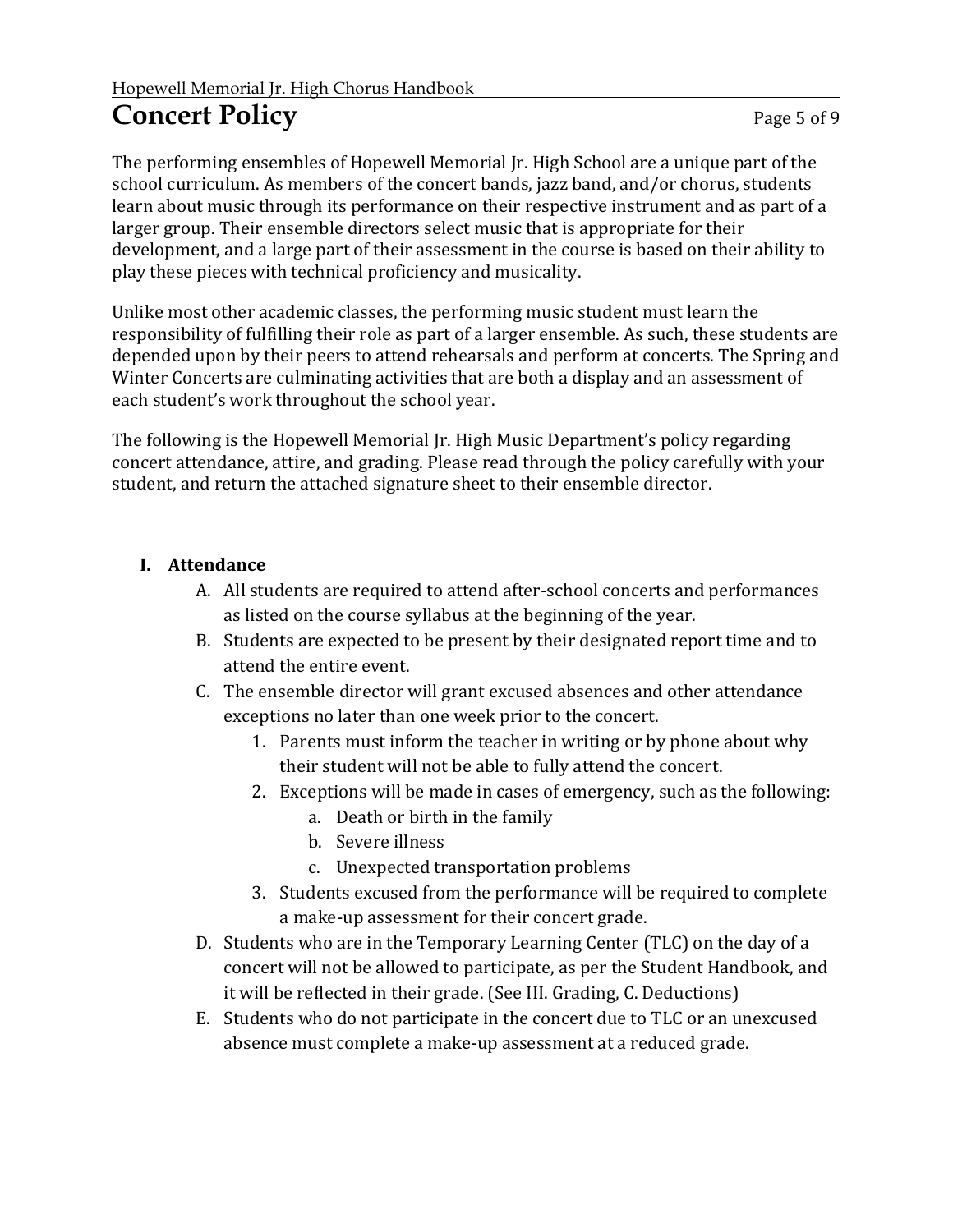#### **II. Concert Attire**

- A. Standard concert attire is black and white. All black is acceptable, as well.
- B. Suggested Boys' Attire:
	- 1. White collared shirt
	- 2. Black dress pants (no jeans)
	- 3. Black dress shoes and black socks
- C. Suggested Girls' Attire:
	- 1. White dress shirt or blouse
	- 2. Black slacks, skirt, or dress
	- 3. Black dress shoes/heels
- D. The school dress code will apply to all concerts, since they are considered a school function. If something is not acceptable for school, students should not wear it for a concert. The Hopewell Memorial Jr. High School Dress Code Policy can be found in each student's planner.
- E. Students should avoid flashy or distracting hairstyles, jewelry, or other attire.
- F. The ensemble director may adjust the concert attire at his/her discretion, though any changes must be made well in advance of the concert date.
- G. Parents who are unable to provide their students with concert attire that adheres to the above guideline should contact the ensemble director in writing or by phone no later than a week prior to the concert so that appropriate exceptions can be discussed.

#### **III. Grading**

- A. The primary Christmas, Mid-Winter, and Spring Concerts, including make-up assessments, will each be worth 100 points of the student's grade.
- B. Secondary performances will be worth no more than 50 points of the student's grade. The ensemble director may adjust the value at his/her discretion.
- C. Deductions:
	- 1. Unexcused Absence one letter grade deduction
	- 2. TLC one letter grade deduction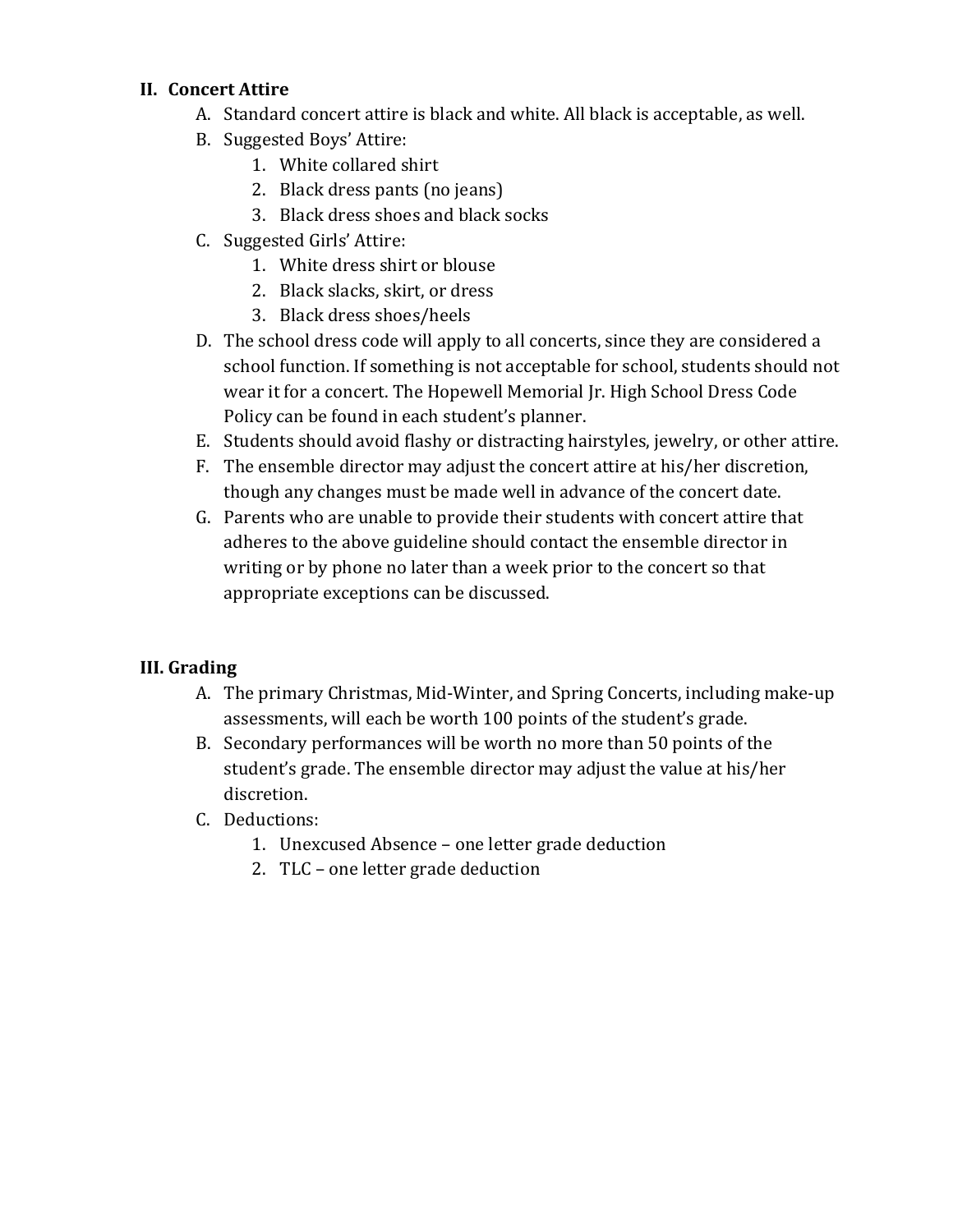## Grading Outline **Page 7 of 9**

The following is a general outline for the grades given to Chorus members. With the exception of the concert performances and evaluations, the total points stated may be adjusted slightly as the year progresses. Additional assessment grades may also be added as deemed necessary.

- **Concert Performances** (25% of grade)
	- 50 pts. each

x 3 performances

- $= 150$  pts. total
- **Concert Evaluations** (25% of grade)

50 pts. each x 3 evaluations  $= 150$  pts. total

- **In-Class Assignments** (25% of grade)  $= 150$  pts. total
- **Quizzes & Tests** (25% of grade)  $= 150$  pts. total
- **Total Grade = 600 points**

#### **Extra Credit**

Extra credit and bonus questions will be offered sparingly throughout the course. These extra points will be used to challenge students beyond the required curriculum and will only have a minor effect on grades. They might also be used to demonstrate competence in a course objective in lieu of traditional methods.

Extra credit will NOT be given for good behavior or for compliance with tasks expected of every student. Students should utilize extra credit opportunities whenever they present themselves, as each one will have a deadline for completion.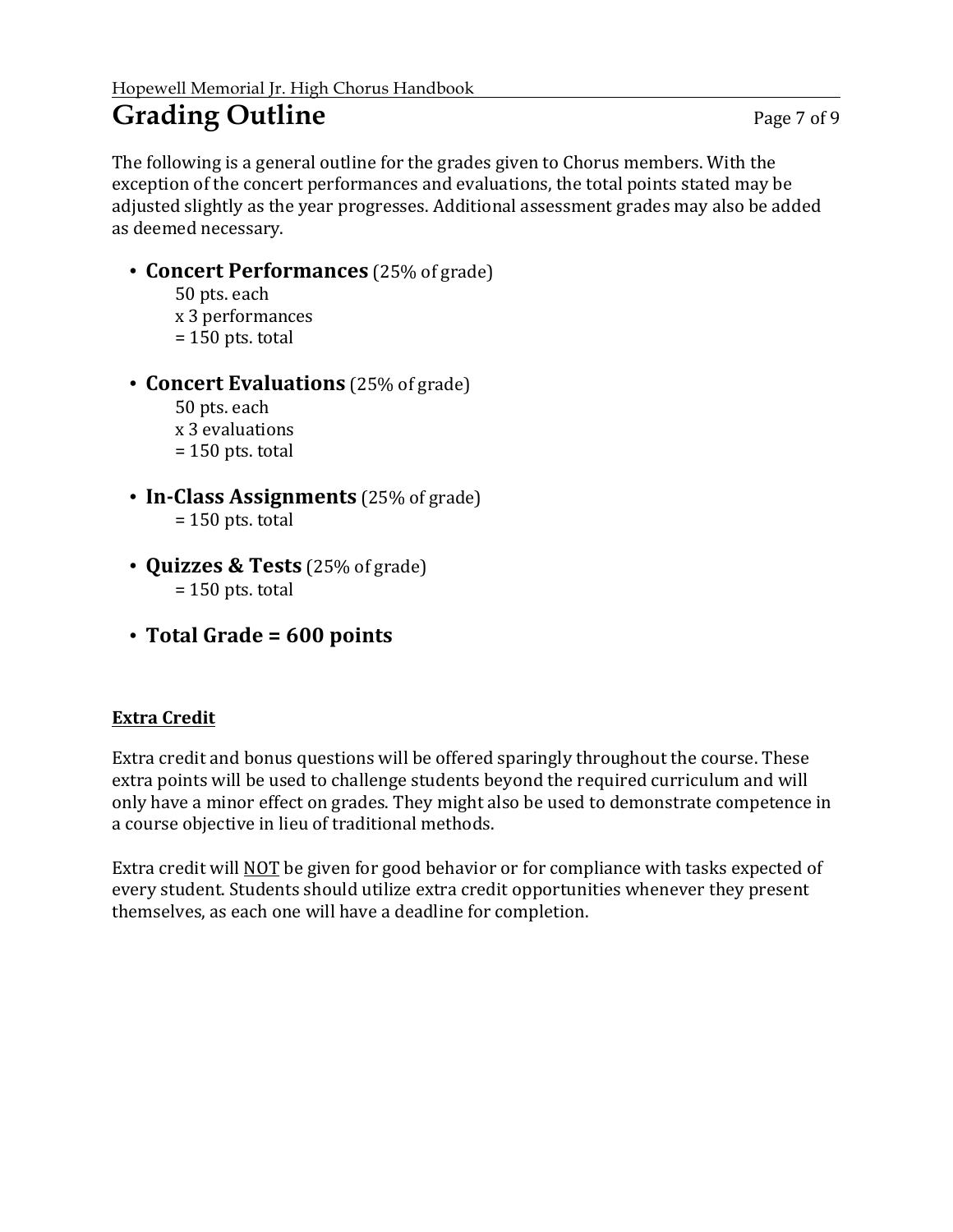### **Chorus Officers** Page 8 of 9

In order to maintain a successful and efficient ensemble, the  $7<sup>th</sup>$  &  $8<sup>th</sup>$  Grade Chorus will utilize student leaders to assist the ensemble director with day-to-day tasks. Only students in eighth grade with previous choral experience are eligible to become Chorus Officers, though exceptions can be made in extreme cases. Below are the responsibilities of each position, as well as the guidelines for becoming officers.

#### **OFFICER POSITIONS**

#### **President**

- Represents the entire chorus and facilitates group decisions.
- Assists in maintaining a positive and orderly classroom environment.
- Leads rehearsals during absences by the ensemble director.

#### **VP/Treasurer**

- Takes roll for daily rehearsals and concerts.
- Manages and tracks funds for the chorus.

#### **Librarian**

- Responsible for distributing and collecting choral music.
- Maintains inventories for choral folders and music.

#### **Equipment Manager**

- Oversees the handling and care of equipment used by the chorus.
- Ensures chairs, risers, etc., are set up correctly for rehearsals and concerts.

#### **Expectations**

- Chorus Officers are expected to remain in good standing with the ensemble. Any significant behavioral problems during rehearsals or concerts will result in removal from the position.
- Chorus Officers showing favoritism in their official interaction with the chorus will be reprimanded. Multiple infractions will result in a removal from the position.
- A failure to adequately perform the duties detailed herein will result in removal from the position.

#### **Nomination**

- Students may nominate themselves or others for officer positions, but do not have to accept the nomination if not interested.
- All nominees running for an office must submit a nomination form, which includes a short essay about why they are a good fit for the job.

#### **Selection**

- The choral teacher will meet with each candidate as well as review nomination forms to aide in the decision-making process.
- The choral teacher will select the officers based on an objective review of information.